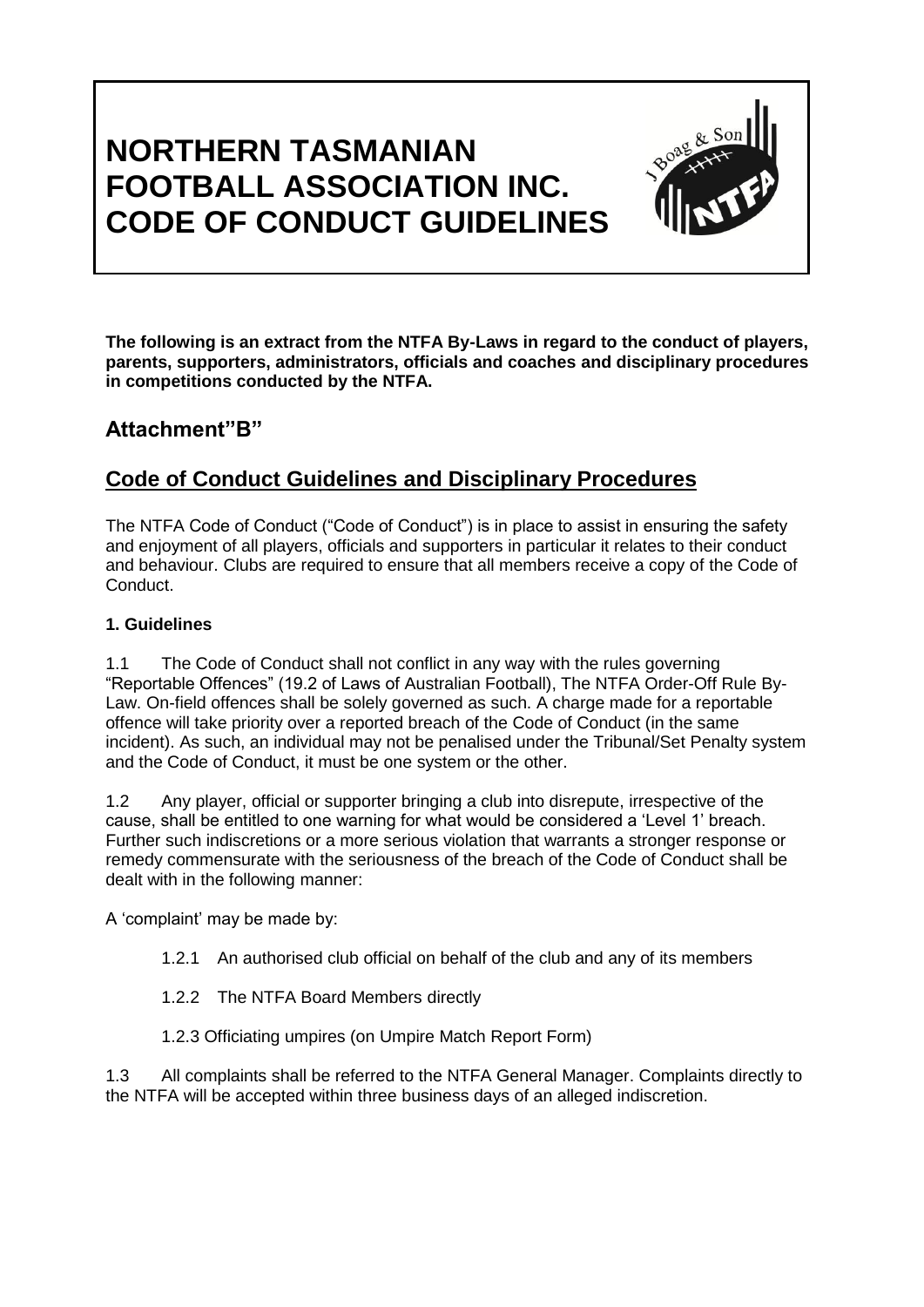1.4 Any breach reported will be initially assessed by the NTFA Board. Where the NTFA Board is of the opinion that a person may have committed a Code of Conduct breach, whether on the basis of an investigation, video evidence or otherwise, the NTFA Board may impose a Level 1 breach; or refer the matter to the Conduct Committee for hearing and determination. The NTFA Board may also dismiss a complaint or dismiss a complaint and determine it to be frivolous.

1.5 Should the NTFA Board or Conduct Committee determine a complaint made by a club or club official to be frivolous, a fee of \$100 will be imposed upon that club.

1.6 Individuals and Clubs will be notified via their Club President in writing of any case to answer and the time and date of a convened hearing. Those requested to attend a convened hearing into the matter are compelled to attend or have a representative attend in their place.

| <b>Breach</b>      | <b>Description</b>                                                                               | <b>Remedy</b>                                                                                                                                                                                                        | <b>Referred</b> |
|--------------------|--------------------------------------------------------------------------------------------------|----------------------------------------------------------------------------------------------------------------------------------------------------------------------------------------------------------------------|-----------------|
| Level 1            | Minor Indiscretion                                                                               | Individuals name recorded;                                                                                                                                                                                           | Usually         |
|                    |                                                                                                  | counselling, mediation or apology                                                                                                                                                                                    | <b>Not</b>      |
|                    |                                                                                                  | if appropriate; official warning                                                                                                                                                                                     |                 |
| Level <sub>2</sub> | More serious<br>infraction or<br>repetition (within 3<br>years)                                  | Suspended sentence or loss of<br>membership rights; possibly the<br>assigning of the individual to a<br>mentor program by the NTFA;<br>counselling, mediation or apology<br>as necessary; suspended fine for<br>club | Yes             |
| Level 3            | Serious Infraction or<br>'third strike' (third<br>Level 1or second<br>Level 2 within 3<br>years) | Any of the above; OR potential<br>suspension or removal of<br>membership rights of an<br>individual; fines and/or loss of<br>competition points to a club/team                                                       | Yes             |

1.7 The following is indicative of the form of response that may occur:

1.8 Indiscretions may be accounted for partly by an individual and partly by the club in which they are related to. As such penalties may potentially be apportioned to either an individual or club or shared. Clubs may be held partially responsible for the conduct of members and non-member supporters.

## *Promoting the Code of Conduct*

1.9 All members must be given a copy of the Code of Conduct.

1.9.1 All players must be given a copy and sign (via registration form)

1.9.2 All coaches must be given a copy and sign (re-registration required each year)

1.9.3 All club Presidents must be given a copy and sign the Club Officials & Administrators Code of Conduct Form each year. Form should be submitted before Round 1. The President shall sign the form on behalf of and including committee, runners, trainers, team managers, match day officials and any other recognised support persons.

1.9.4 A copy must be in a prominent position in the following locations: on canteen wall, in front of canteen; in the home and visitors change rooms.

1.9.5 The NTFA will provide clubs with an initial supply of A4 signs.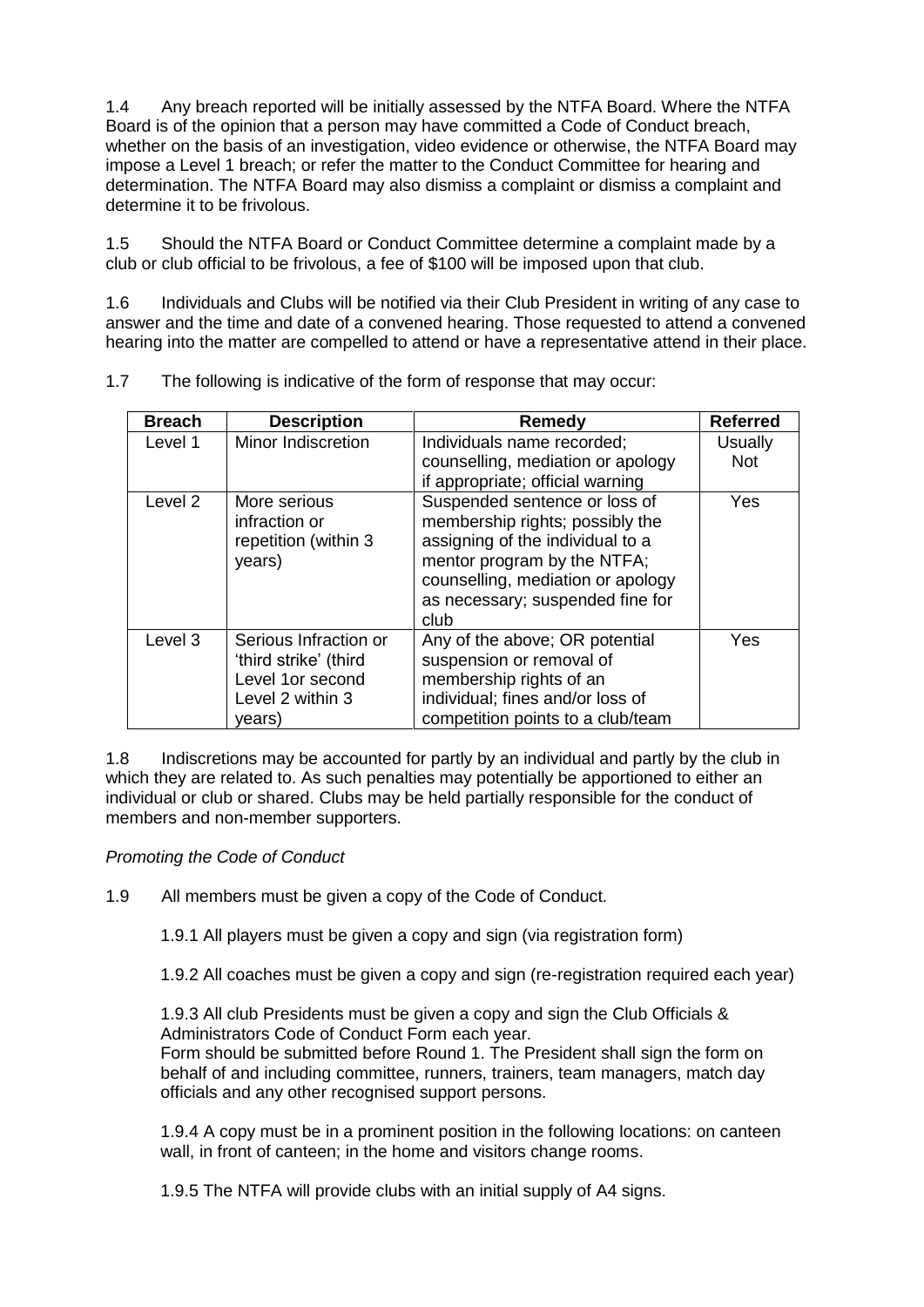# *Code of Conduct Sign-Off*

1.10 Players, officials and parents of Under 19 players are expected to sign off on the following key statements regarding behaviour and expectations involved supporting the Code of Conduct via their registration form or the 'Club Officials Code of Conduct Form':

# *Player*

• I hereby agree that I am bound by the rules, by-laws and policies of the club and the NTFA as amended from time to time

- I acknowledge that my failure to adhere to these rules may result in deregistration
- I declare that this information is true and correct.
- I have received and understand my responsibilities under the NTFA's Code of Conduct.

# *Parents/Caregivers*

- I hereby consent to the registration of my child with the NTFA.
- I acknowledge that I have been provided with and understand the Code of

Conduct of the NTFA. I hereby agree to abide by the Code of Conduct and agree to observe and obey the Code of Conduct and all rulings made by the NTFA that relate to me. I understand that the NTFA may withdraw or suspend my child's registration to play in this competition shall I fail to comply with the Code of Conduct and/or any rulings of the NTFA shall I breach these Codes.

## *Coaches*

- I hereby agree that I am bound by the rules, by-laws and policies of the club, the NTFA as amended from time to time.
- I acknowledge that my failure to adhere to these rules may result in deregistration.
- I declare that the information is true and correct.
- I have received and understand my responsibilities under the NTFA's Code of Conduct.

## *Club Officials*

 As President by signing this form I acknowledge that I have received and understand my obligations under the NTFA's Code of Conduct as an official of an affiliated club. I also agree on behalf of my club officials and administrators to abide by the rules, regulations and by-laws that govern this competition.

## *Match Manager Responsibilities*

1.11 In maintaining the NTFA's Code of Conduct, the Match Manager shall:

1.11.1 Liaise with club officials as requested (from either the home or visiting club) to help identify and find details for the alleged offender(s), those affected and any witnesses.

1.11.2 Where an incident appears to represent a minor breach, the Match Manager may issue a warning to any person that they may be close to breaching the Code of Conduct.

1.11.3 Where a formal complaint is warranted, the Match Manager shall advise the affected club to submit a formal complaint to the NTFA Board and follow the guidelines as described in paragraph 1.2 of the Code of Conduct Guidelines.

1.11.4 They shall ensure that appropriate signage (provided by the NTFA) is maintained and clearly visible at the venue's canteen and in each change-room.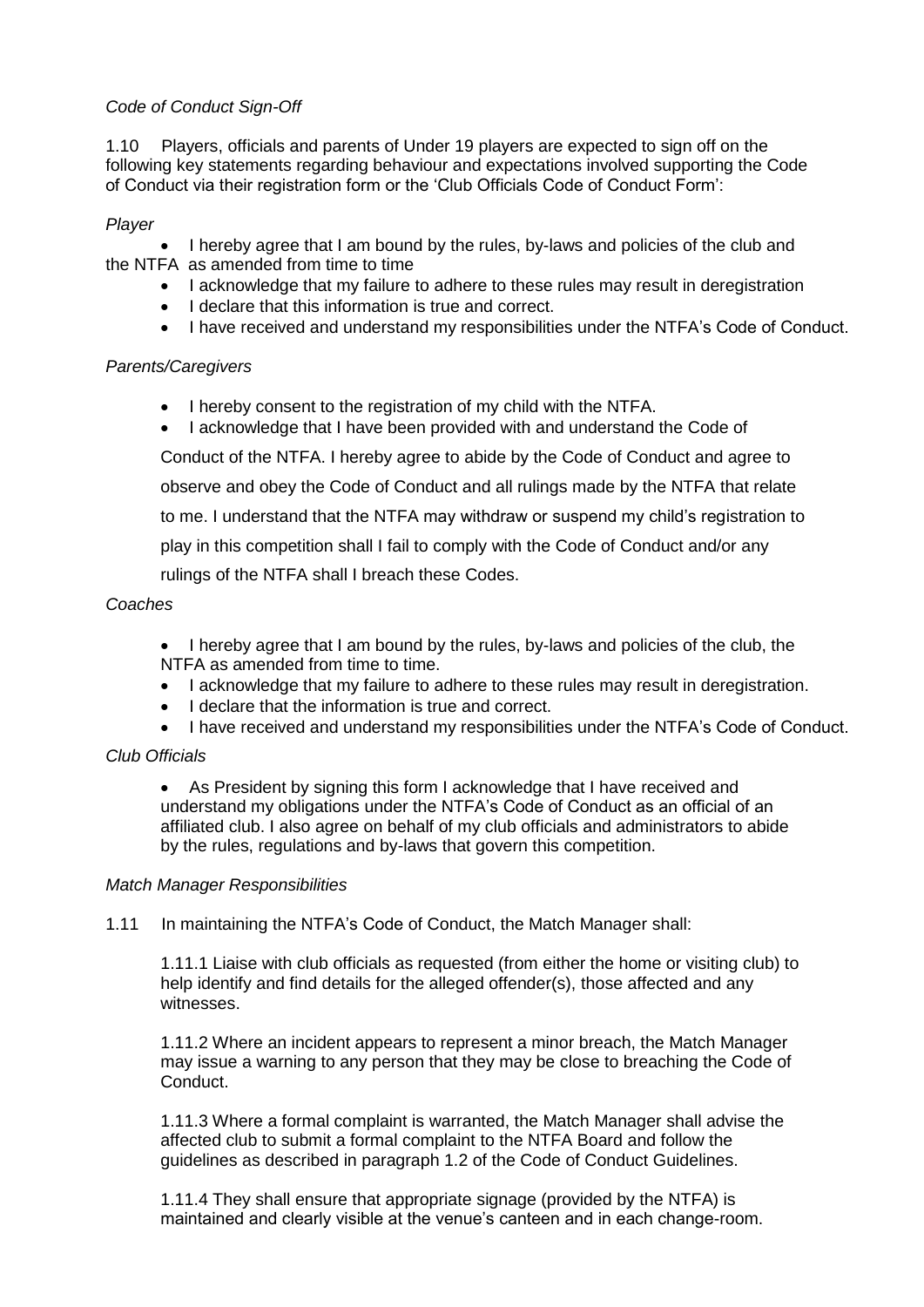1.12 The Match Manager should also assist the Umpires upon request to:

1.12.1 Identify and obtain the details of any supporter, member or non-member spectator that they believe to be an offender or witness to a breach.

1.12.2 Identify and obtain the details of any club official or member that they believe to have been involved in a reportable offence where the umpire has not been able to ascertain the individual's identity.

1.13 Club Officials must co-operate in assisting the Match Manager upon request to identify and obtain details for any member or supporter belonging to their club. Where it is believed that a Club Official has not co-operated appropriately, it will be considered a Level 2 breach.

#### **2. Conduct Committee**

2.1 The Conduct Committee is an independent committee whose duties are to determine and adjudicate upon such matters that the NTFA Board may from time to time refer.

2.2 The NTFA Board shall appoint the Conduct Committee, members may consist of a combination of the following: a representative from the independent Tribunal Panel, a representative from the NTFA Board and or nominee(s)

2.3 The Conduct Committee will meet after all relevant parties can be notified of the hearing date and time and any formal investigations completed.

#### **3. Scope and Powers of the Conduct Committee**

3.1 The Conduct Committee will operate under the same processes and rules as the Tribunal as per the NTFA by-laws

3.2 Decisions may be appealed under the same processes and rules of the Tribunal (as per the NTFA by-laws).

3.3 The Conduct Committee has the power to dismiss or change the grading of a breach, as well as postpone a hearing as they deem necessary in relation to the evidence produced.

3.4 Penalty options at the disposal of the Conduct Committee may include:

3.4.1 Appoint a mentor to an individual for a time nominated by the Conduct Committee and/or undergo some form of remedial counselling.

3.4.2 Order that the individual must participate in a remedial program (e.g. Club Umpiring for a period of time determined by the Conduct Committee).

3.4.3 Ask for an apology to be given.

3.5.4 Enforce a process of mediation between aggrieved parties with particular outcomes to be achieved.

3.5.5 Revoke a player or coach's registration to play/coach for a period of time as determined by the Conduct Committee.

3.5.6 Revoke a child's registration to play for a period of time as determined by the Conduct Committee in the case of a breach by a parent/gaurdian.